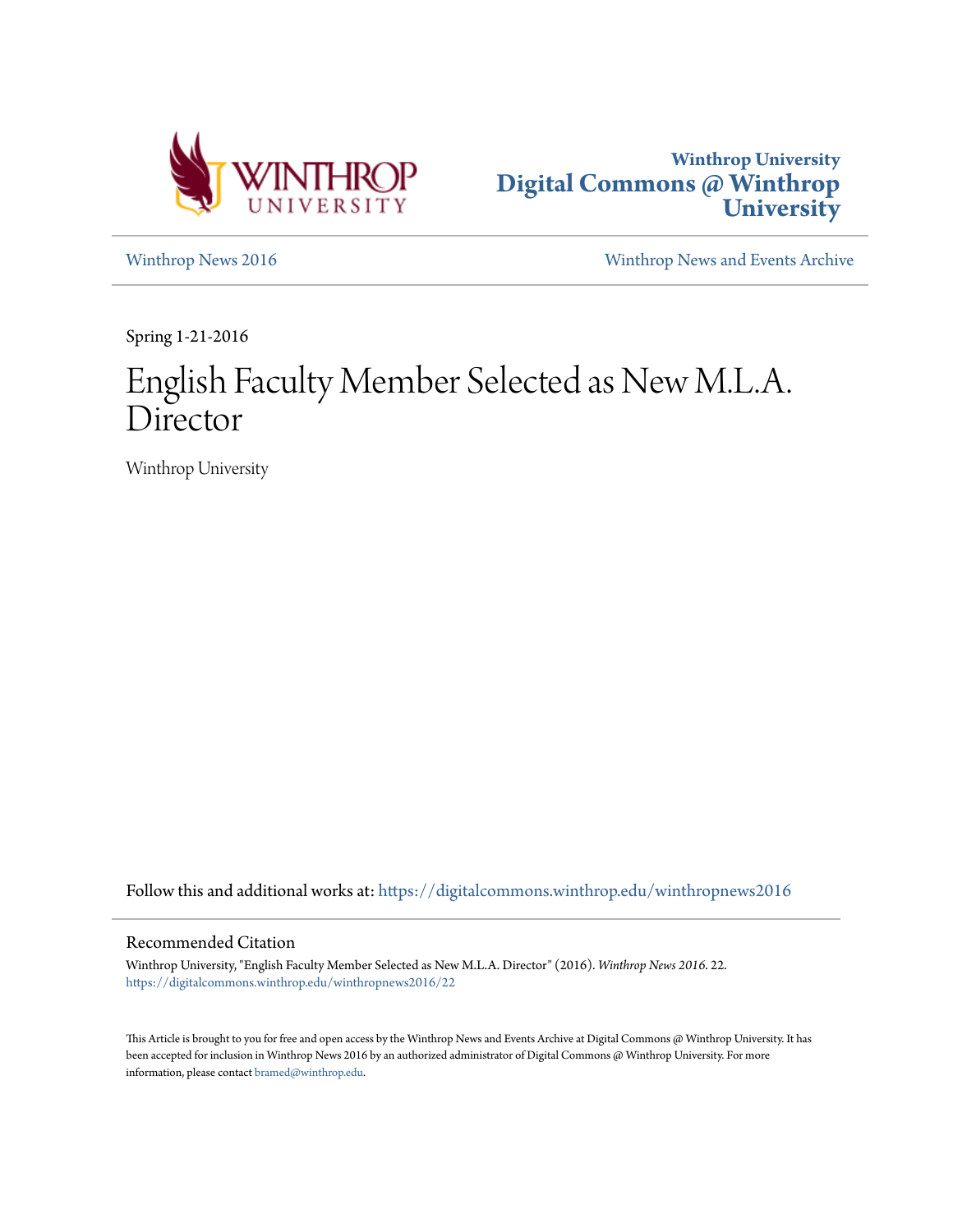

VINTHRC UNIVERSITY **ABOUT ADMISSIONS & AID ACADEMICS STUDENT AFFAIRS ATHLETICS GIVING**

All News Archives RSS News Feeds Winthrop in the News 01/21/2016 **English Faculty Member Selected as New M.L.A. Director**

# **Quick Facts**

Siobhan Brownson said she looks forward to supporting and encouraging interdisciplinary study in the program as a guarantee for developing student readiness to confront 21st-century opportunities and challenges.

**O** SHARE

上脸身。

After earning her Ph.D. in English from the University of South Carolina, she was hired at Winthrop in 2002 as assistant professor of English to teach literary theory and contemporary British literature.



ROCK HILL, SOUTH CAROLINA - Siobhan Craft Brownson, an associate professor of English, will take on a new role this spring as director of the Master of Liberal Arts program at Winthrop.

Brownson said she looks forward to supporting and encouraging interdisciplinary study in the program as a guarantee for developing student readiness to confront 21st-century opportunities and challenges. "I am also excited about building upon the program's obvious success by maintaining its current dedication to lifelong learners as well as advancing new initiatives to ensure the continuing viability of the program,"

she said.

Brownson is a good fit for the job, said **Karen Kedrowski**, dean of the College of Arts and Sciences. "She has a variety of qualifications and skills that she brings to the M.L.A. program," she said. "The program will thrive under her leadership and grow because of her passion and energy."

Brownson joined the **Winthrop English faculty** in 1984 as a part-time lecturer and then became an instructor of English. After earning her Ph.D. in English from the University of South Carolina, she was hired at Winthrop in 2002 as assistant professor of English to teach literary theory and contemporary British literature.

Brownson earned her B.A. in English from Miami of Ohio and her M.A. in English from the University of Michigan. She began her teaching career at the Community College of Allegheny County in Pittsburgh, Pennsylvania, where she became an assistant professor of English.

At Winthrop, **Brownson** now serves as director of composition. She continues to teach undergraduate and graduate courses in literary theory and British literature as well as freshman and advanced composition. Her other teaching interests include 19th- and 20th-century British literature, and she has taught courses in British Romanticism, modern British poetry, the British novel, world literature, literature and film, and the short story.

Brownson's research interests include the work of Thomas Hardy, Victorian Literature and the Victorian Periodical. Her forthcoming book, a collection of essays entitled **"Thomas Hardy's Short Stories – New Perspectives,"** co-edited with Juliette Schaefer, will be published by Ashgate later this year and contains her essay analyzing Hardy's Christmas stories in the **Illustrated London News**.

Also forthcoming this year are her essays investigating Victorian editors and on the history of the **New Quarterly Magazine**. She has published on Hardy's short stories, literary theory, Emily Brontë's fiction and poetry, James Barrie's short stories, Romantic women writers and the poet John Clare. She presents papers frequently at the **Research Society for Victorian Periodicals** and the